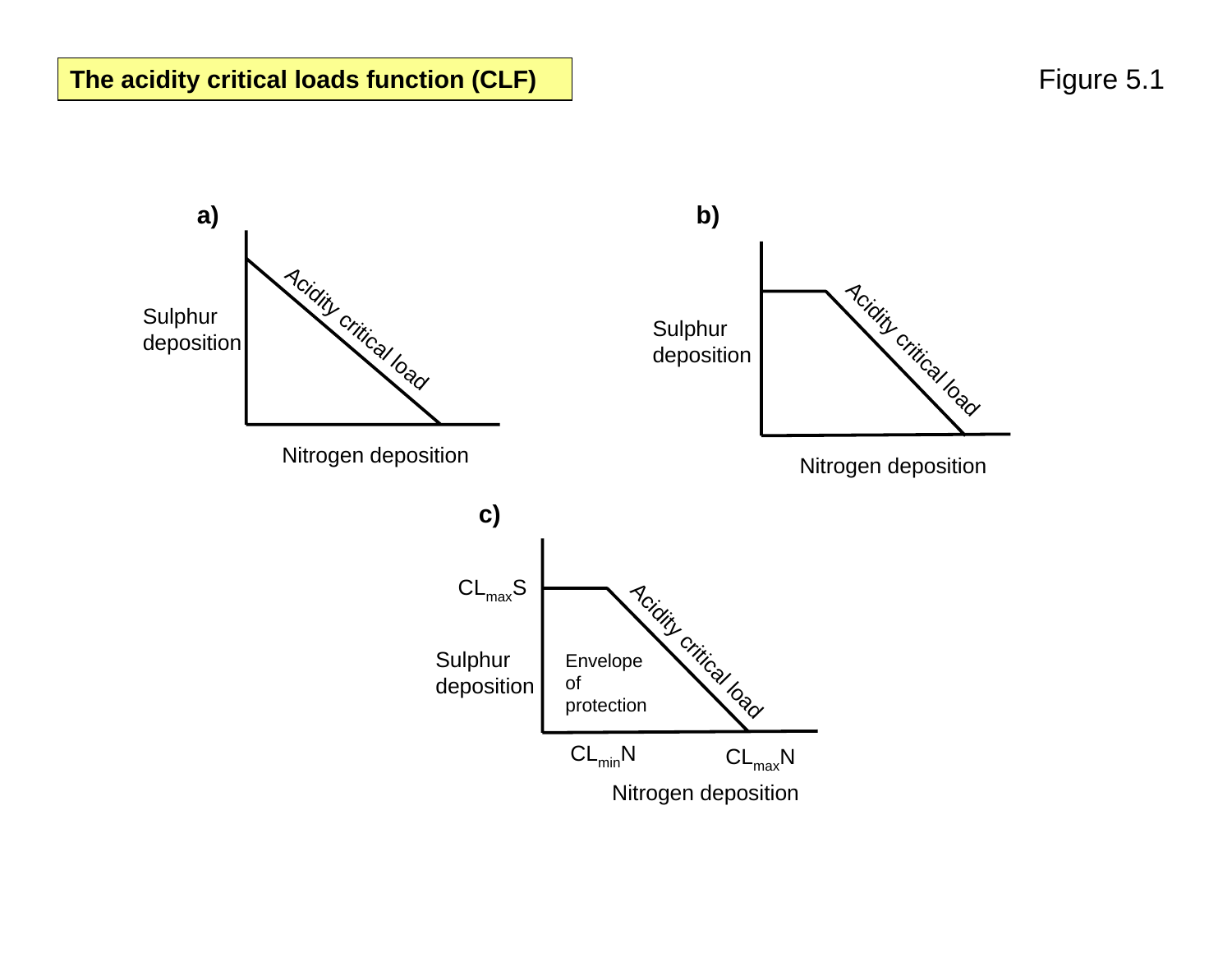# **Maximum critical load of sulphur (CL<sub>max</sub>S) Figure 5.2**

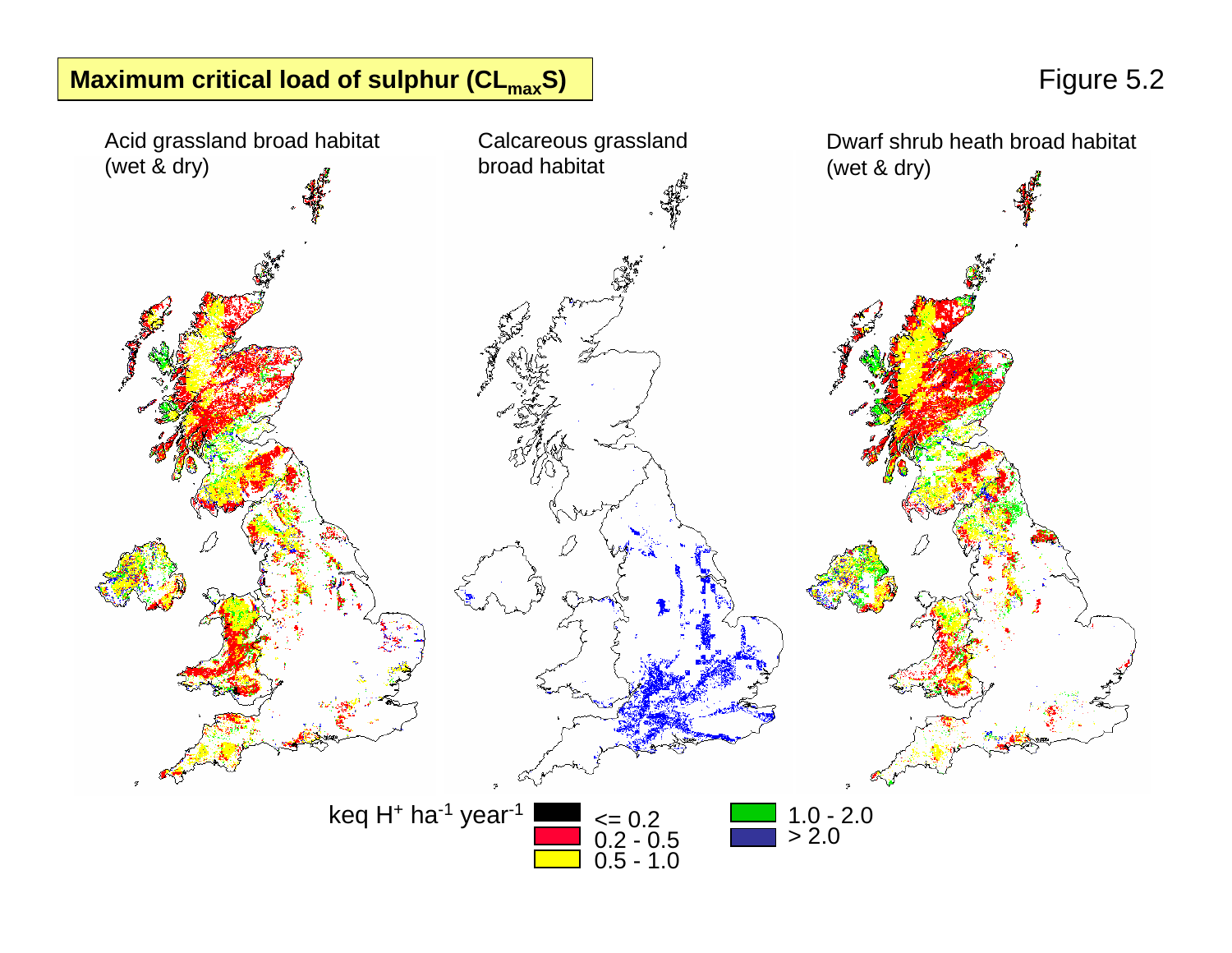# **Maximum critical load of sulphur (CL<sub>max</sub>S) | The subset of the set of the set of the set of the set of the set of the set of the set of the set of the set of the set of the set of the set of the set of the set of the set**

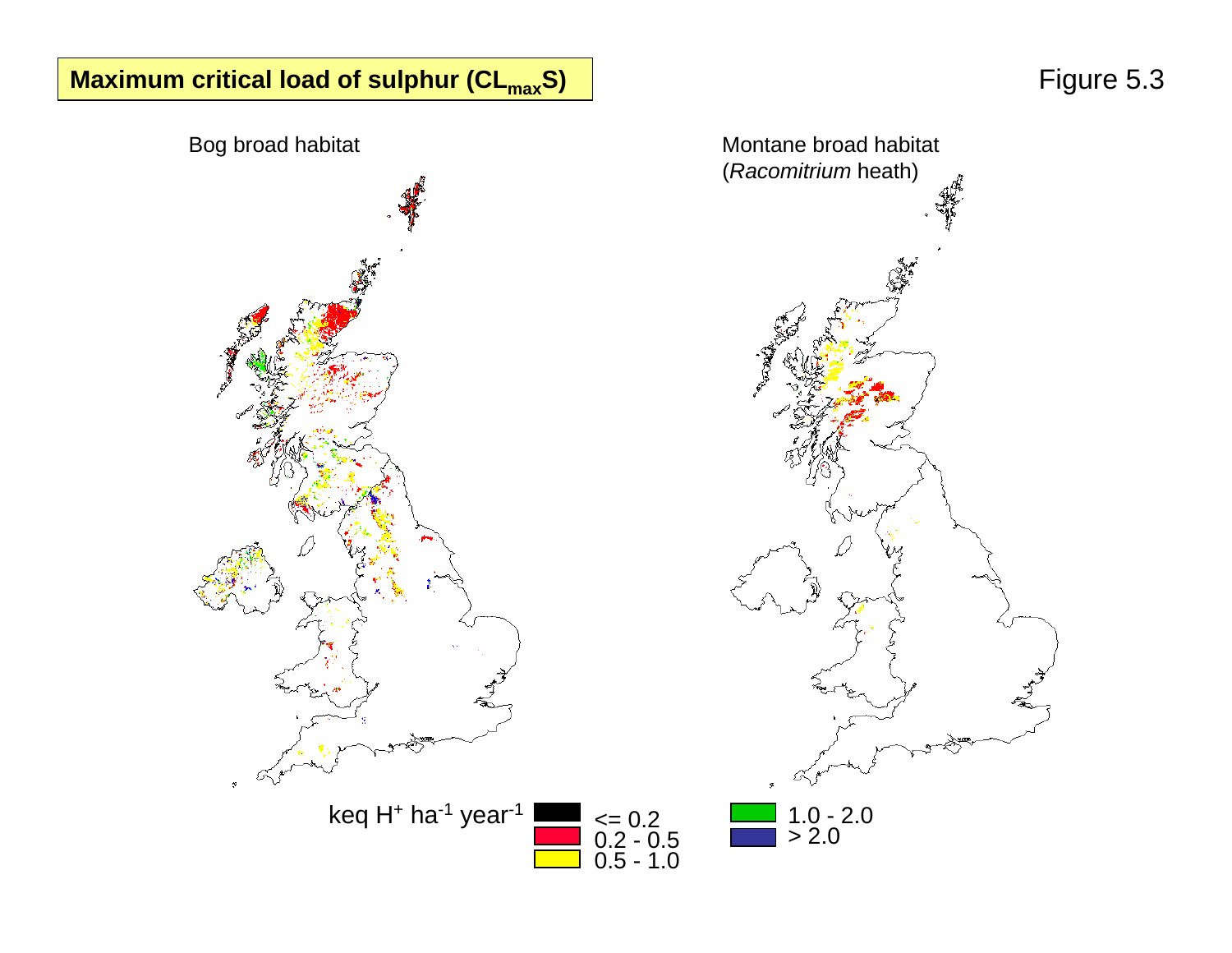## **Maximum critical load of sulphur (CL<sub>max</sub>S) and the set of the set of the set of the set of the S.4**

Coniferous woodland broad habitat: managed areas only

Broadleaved, mixed & yew woodland broad habitat:<br>managed broadleaved woodland unmanaged coniferous & managed broadleaved woodland

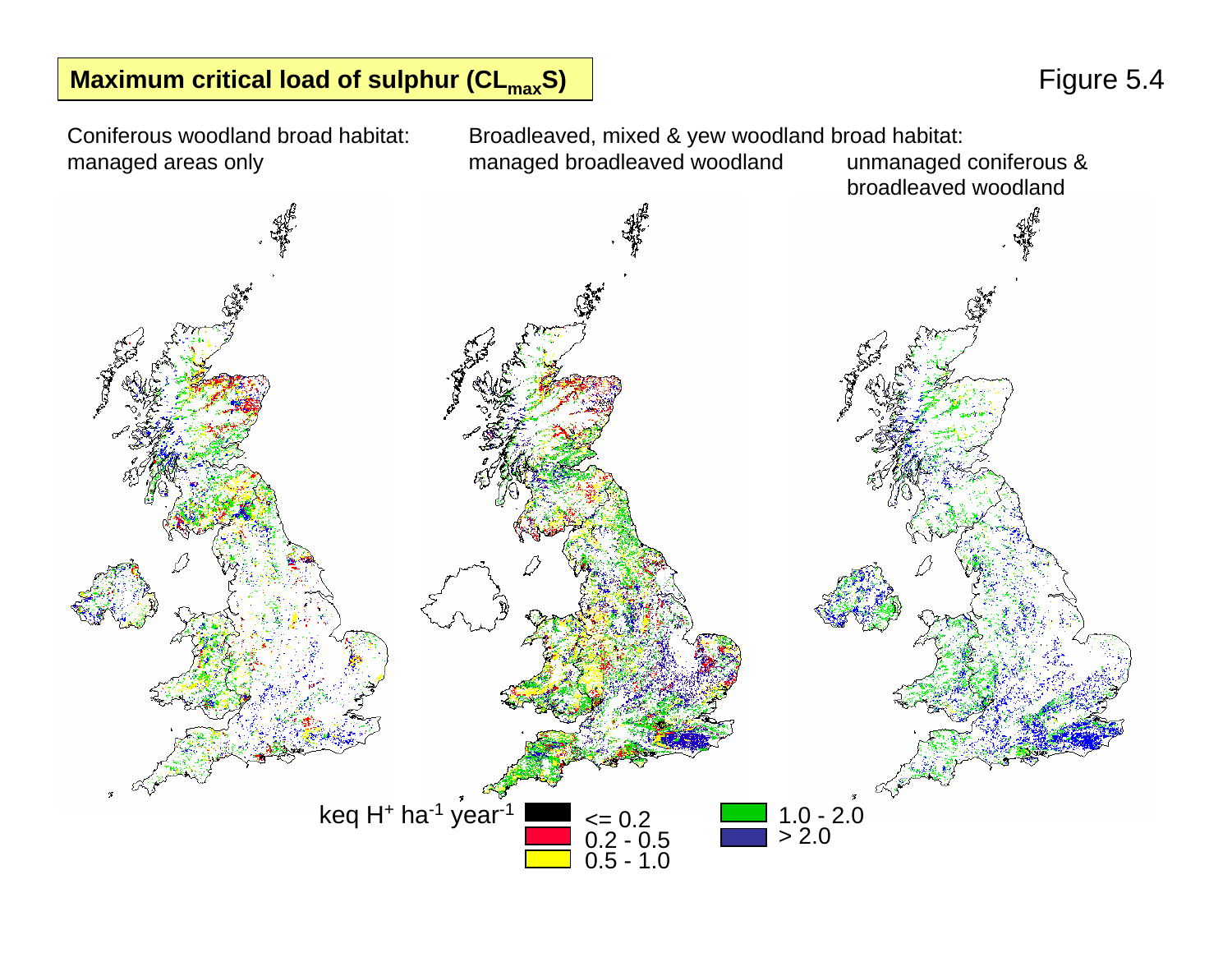

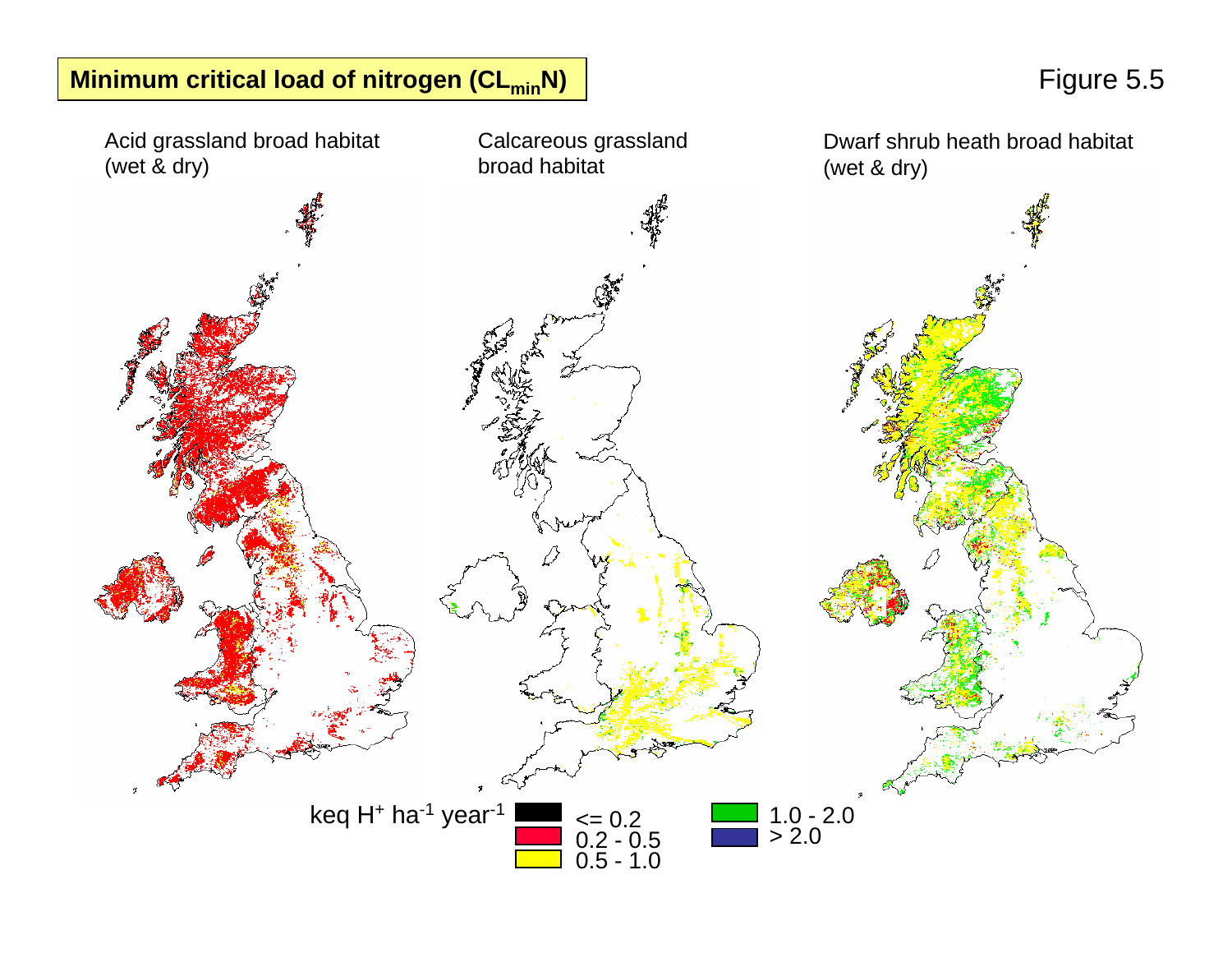# **Minimum critical load of nitrogen (CL<sub>min</sub>N) | minimum critical load of nitrogen (CL<sub>min</sub>N) | Figure 5.6**

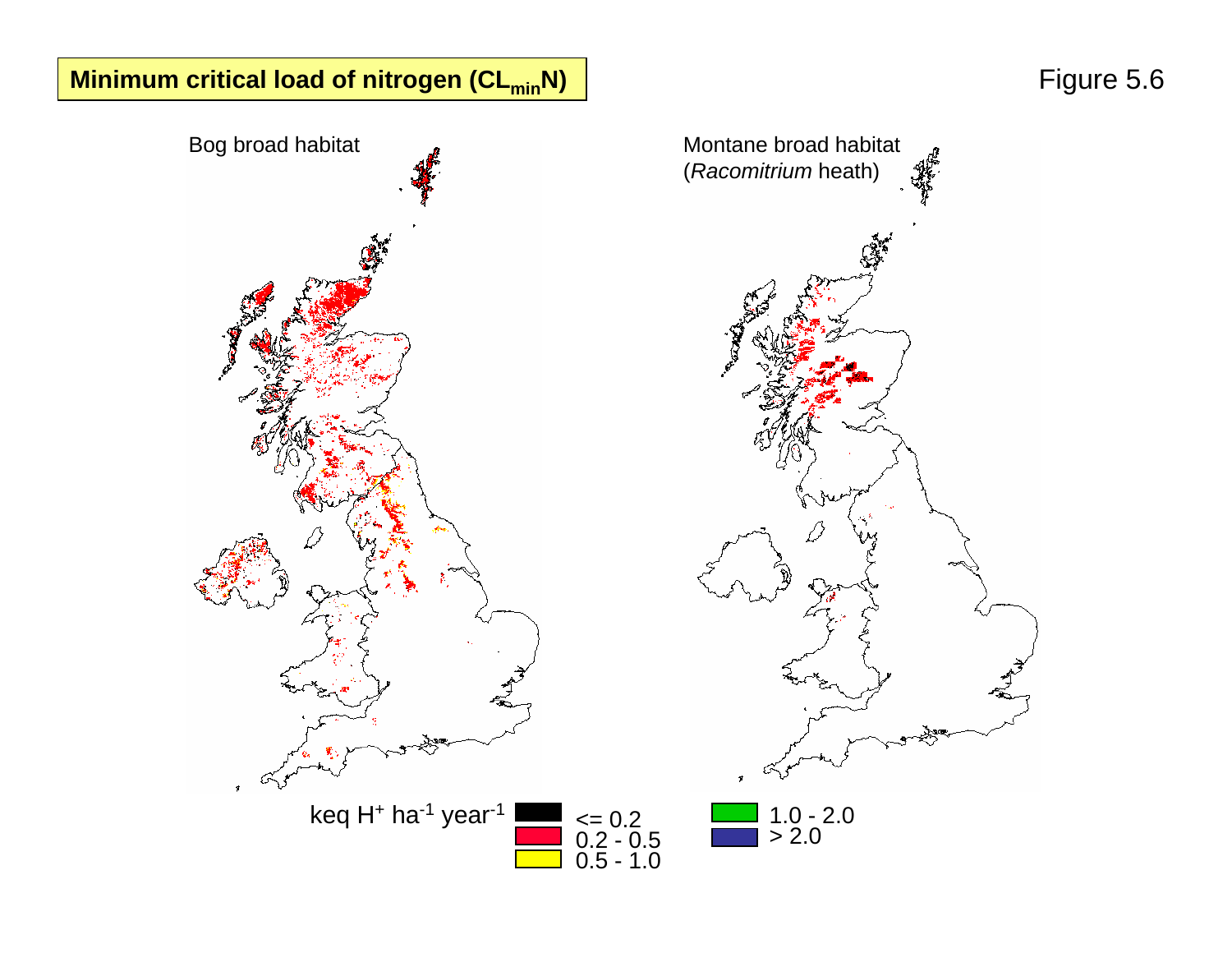## **Minimum critical load of nitrogen (CL<sub>min</sub>N) | The set of the set of the set of the set of the set of the set of the set of the set of the set of the set of the set of the set of the set of the set of the set of the set o**

<= 0.2 0.2 - 0.5 0.5 - 1.0 1.0 - 2.0 > 2.0keq H<sup>+</sup> ha<sup>-1</sup> year<sup>-1</sup> Broadleaved, mixed & yew woodland broad habitat:<br>managed broadleaved woodland unmanaged coniferous & managed broadleaved woodland broadleaved woodland Coniferous woodland broad habitat: managed areas only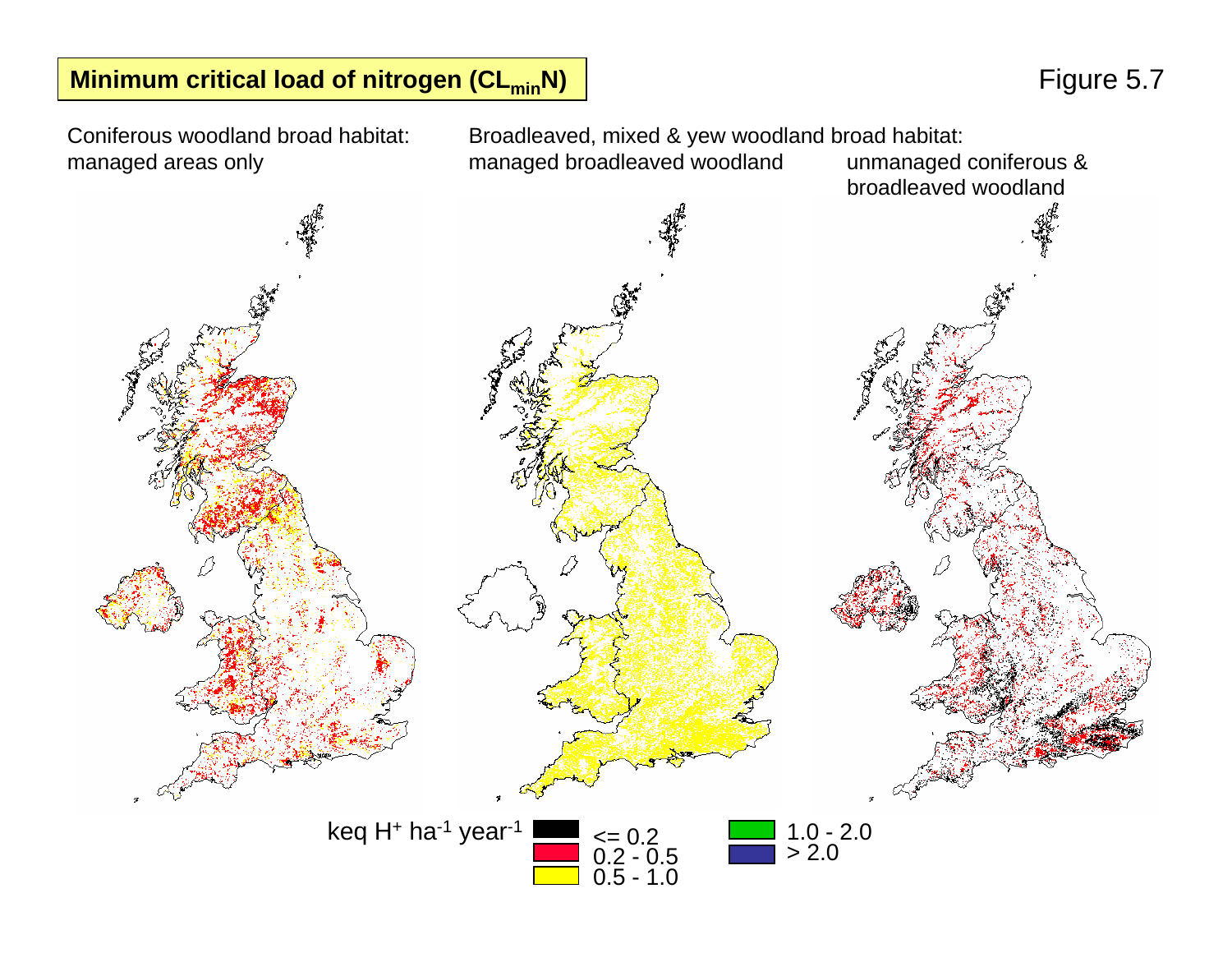

**Maximum critical load of nitrogen (CL<sub>max</sub>N) and a set of the set of the set of the set of the S.8** Figure 5.8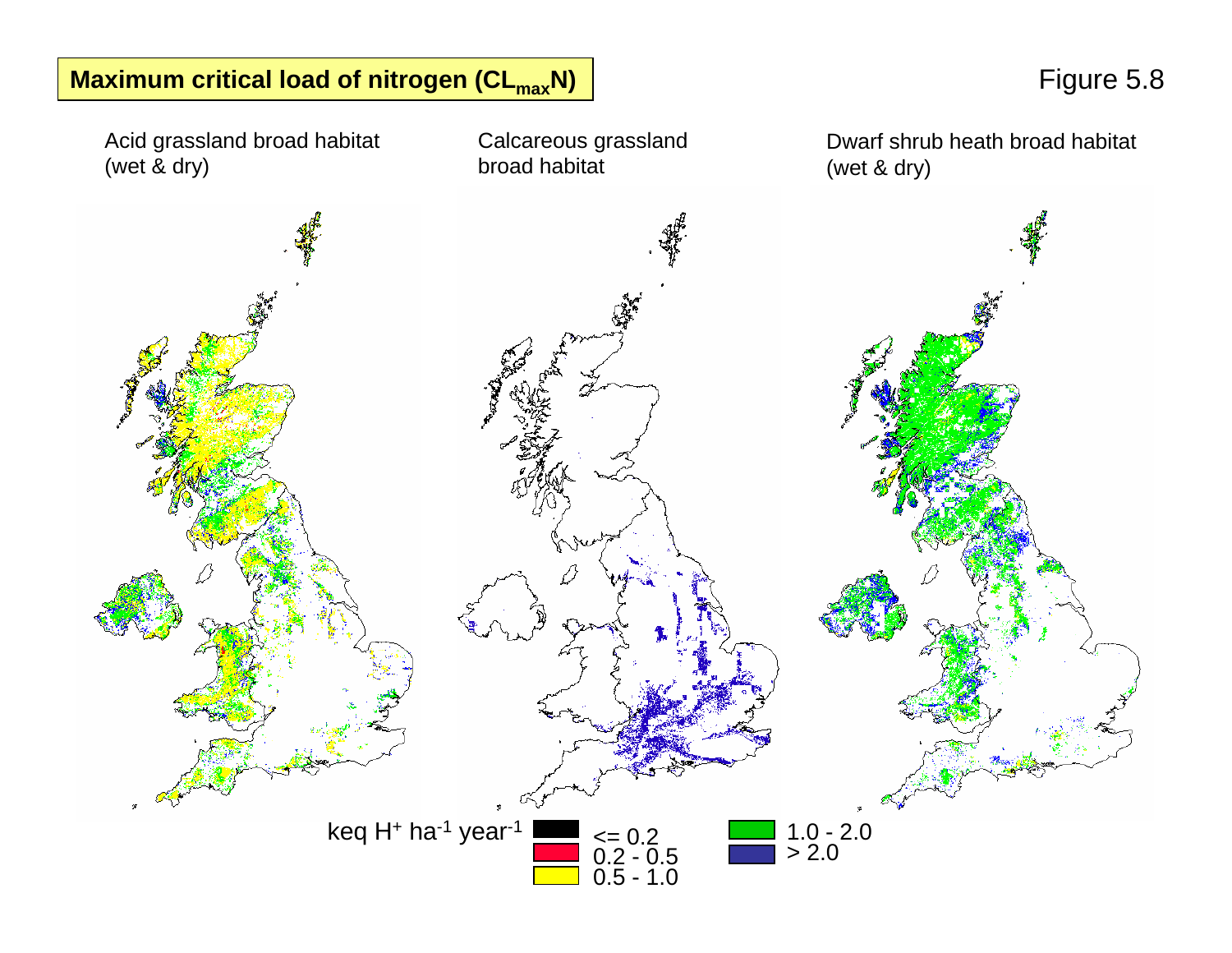# **Maximum critical load of nitrogen (CL<sub>max</sub>N) | maximum critical load of nitrogen (CL<sub>max</sub>N) | maximum critical load of nitrogen (CL<sub>max</sub>N) | maximum critical load of nitrogen (CL<sub>max</sub>N) | maximum critical load of nitrogen**